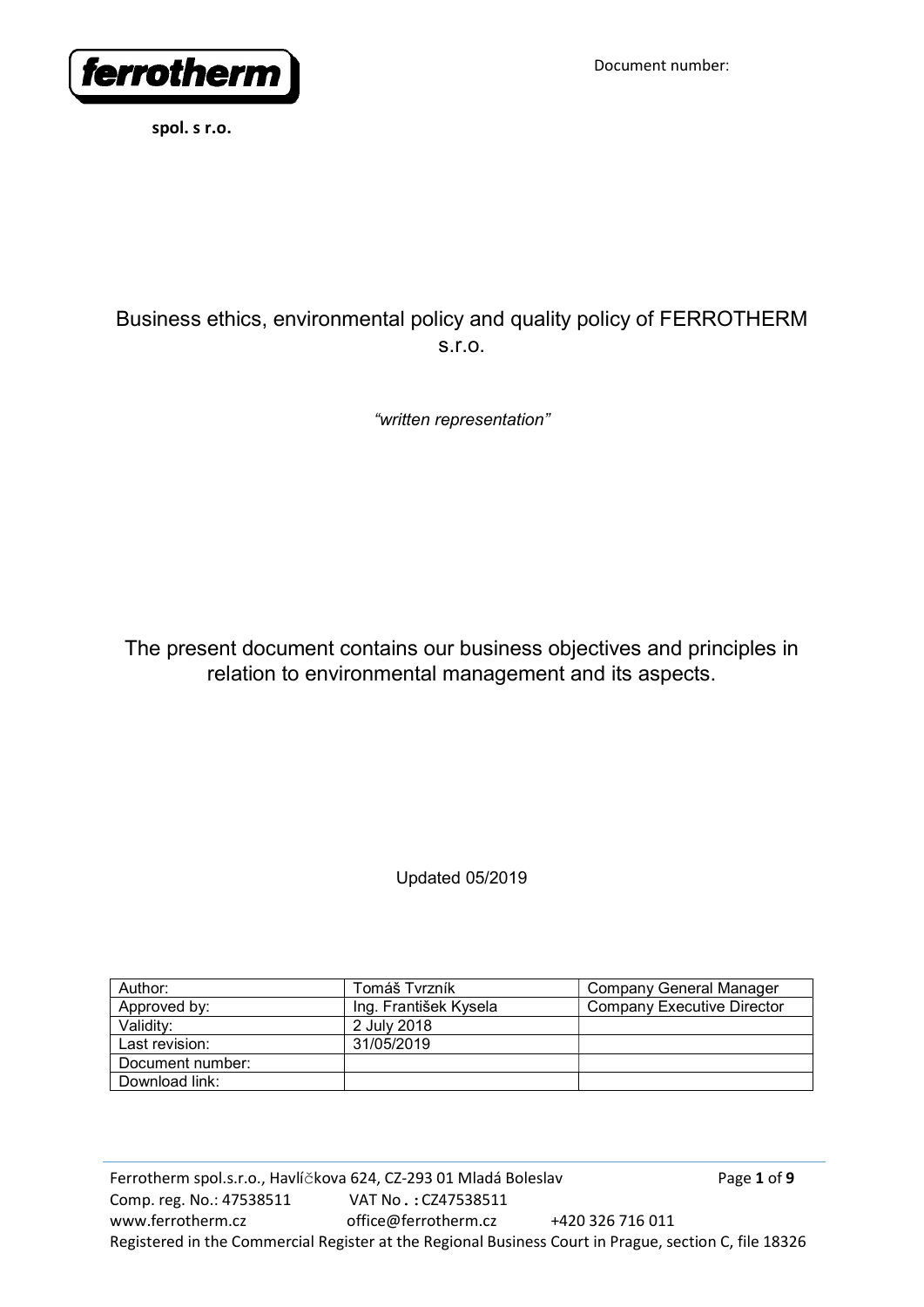

# **Contents**

| 1. |     |  |
|----|-----|--|
| 2. |     |  |
|    | 2.1 |  |
|    | 2.2 |  |
|    | 2.3 |  |
|    | 2.4 |  |
|    | 2.5 |  |
|    | 2.6 |  |
|    | 2.6 |  |
|    | 2.7 |  |
|    | 2.8 |  |
|    | 2.9 |  |
| 3. |     |  |
|    | 3.1 |  |
|    | 3.2 |  |
|    | 3.3 |  |
|    | 3.4 |  |
|    | 3.5 |  |
|    | 3.6 |  |
|    | 3.7 |  |
| 4. |     |  |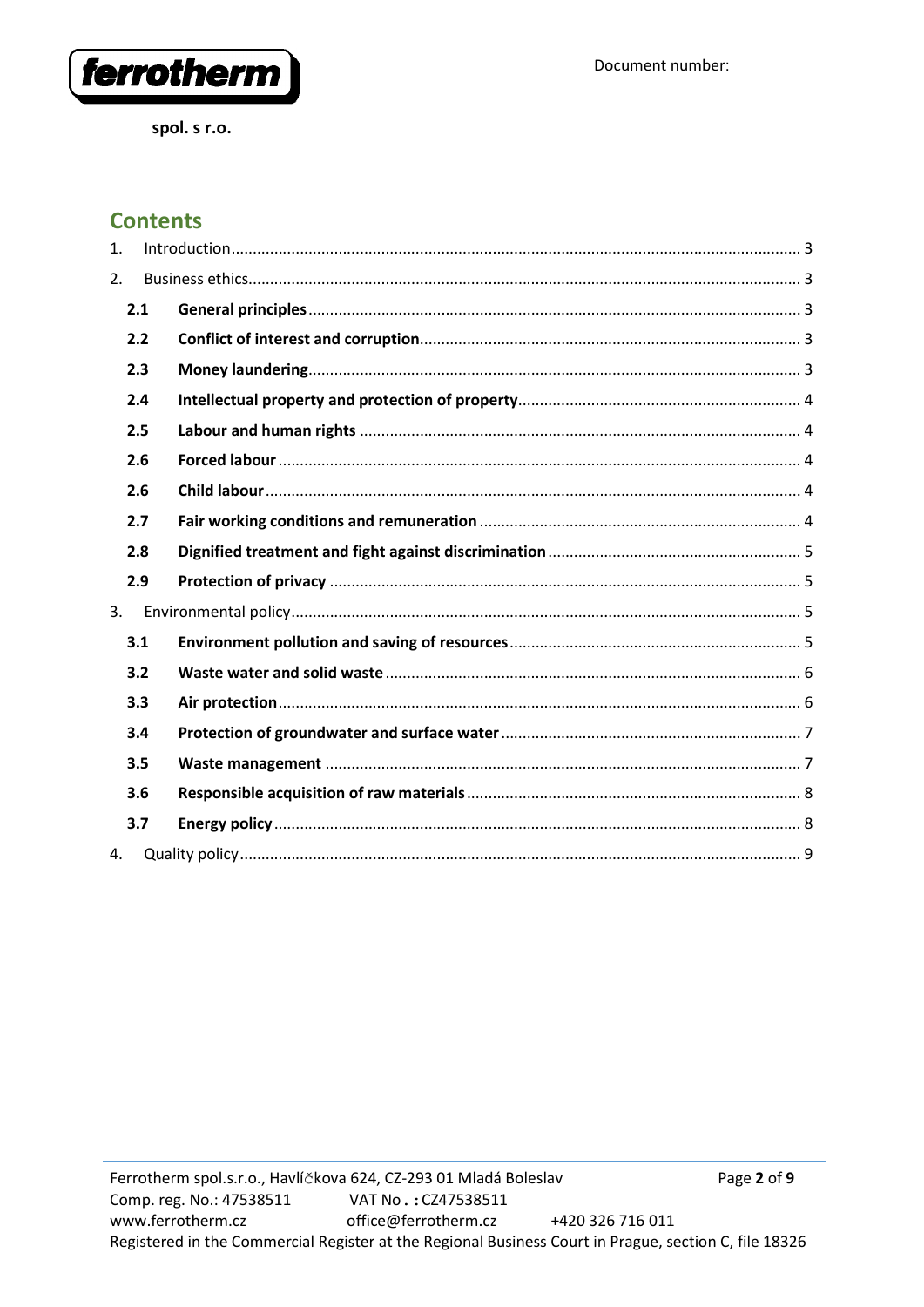

# 1. Introduction

The combination of business activities and ethical principles is the key factor of long-term success of FERROTHERM s.r.o. and it has become our long-standing tradition. We believe that ethical and economic values are mutually dependent and that trade needs to be conducted in a fair manner within the given rules . In our FERROTHERM s.r.o. Code of Conduct we stipulate binding rules for our business and we request that these be observed by employees of FERROTHERM s.r.o.. They must proceed with integrity and honesty in all aspects of their business activities. We request that our partners bear special responsibility towards the company, customers and suppliers, the environment and the society as well. Ethical principles contained in this Code of Conduct for business partners (hereinafter "the Code of Conduct") are based on the basic principles of UN Global Compact pact, ILO conventions, UN Universal Declaration of Human Rights, United Nations Convention on the Rights of the Child and OECD directives for multinational companies. The present Code of Conduct for business partners stipulates minimum standards which we expect to be observed by our customers, suppliers and other contracting parties. The present standards apply to permanent and temporary employees, employed students, agency workers and any other workers.

# 2. Business ethics

### 2.1 General principles

Partners are bound to observe effective laws and all other respective regulations in the countries where they operate and to perform their responsibilities reliably. Further, it is expected that our partners will in all aspects of their business activities act with integrity and honesty and that they will commit themselves to social responsibility with regard to their business activities.

## 2.2 Conflict of interest and corruption

When dealing with partners, it is necessary to strictly separate the interests of the company and the private interests of employees on both sides. Negotiations and decisions must be conducted and taken independently of aspects which are not related to the given matter and which involve personal interests.

### 2.3 Money laundering

Partners will secure observance of laws preventing money laundering or funding of illegal or illegitimate activities. Partners will guarantee that they will conduct all business exclusively with reputable business partners engaged in legitimate business activities and using funds obtained from legitimate sources.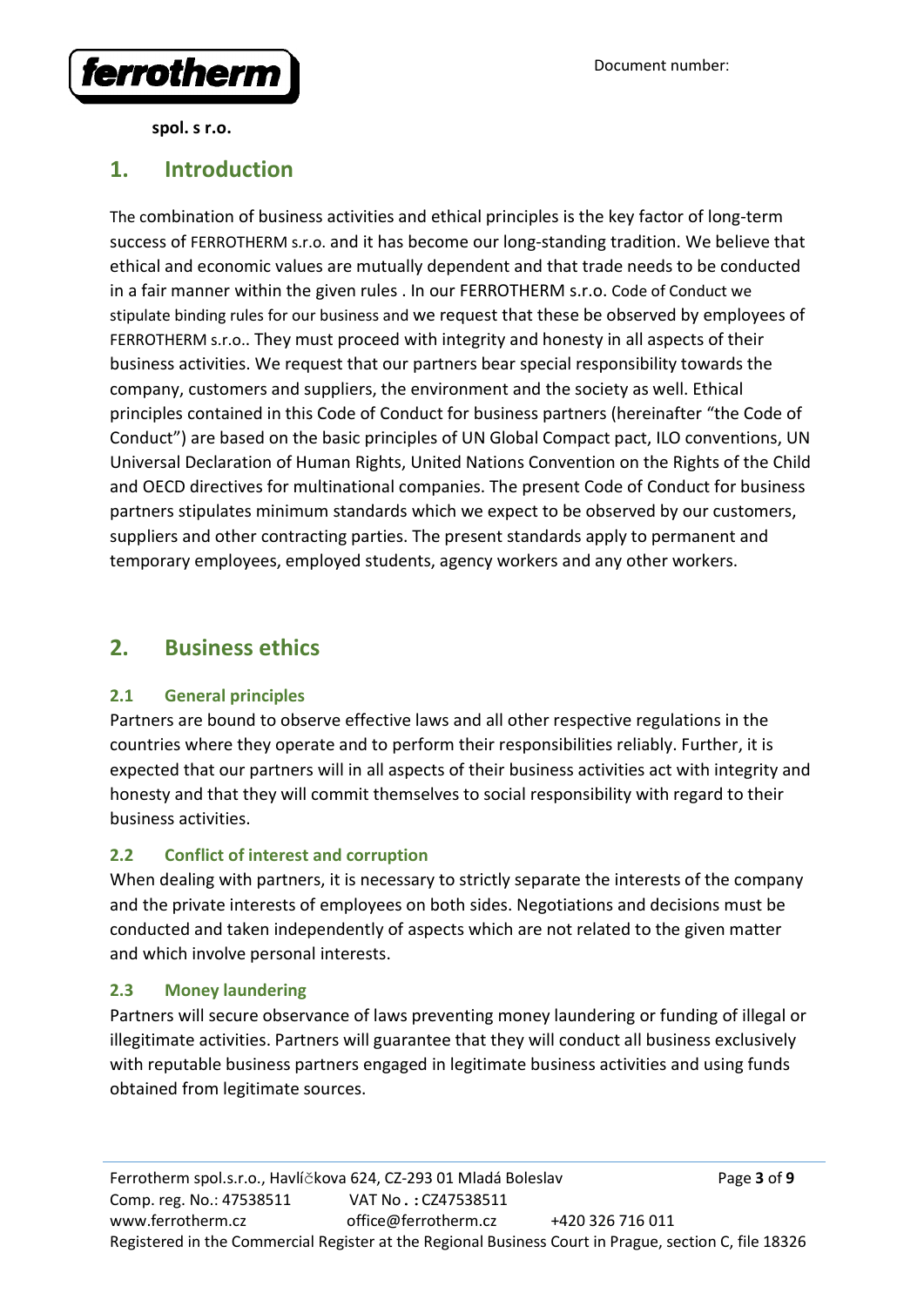

Document number:

spol. s r.o.

### 2.4 Intellectual property and protection of property

Partners must respect confidentiality of information concerning FERROTHERM s.r.o. and its stakeholders. Such information must not be disclosed to anyone not entitled to it. Partners must bound their employees to protect trade and corporate secrets. Confidential information or confidential documents must not be disclosed without due authorization to third parties or disclosed in any other manner unless due approval for that has been given or unless this is information accessible to public. Partners are bound to respect the property of FERROTHERM s.r.o. and its stakeholders. Partners' employees may use the property of FERROTHERM s.r.o. and others only if they receive corresponding authorization. Partners must not tolerate any property theft. FERROTHERM s.r.o.'s property must not be misused, damaged or get lost.

### 2.5 Labour and human rights

FERROTHERM s.r.o. requests that partners observe human rights of all employees and that they treat them with respect as is anticipated by International Labour Organization (ILO). The company must support UN conventions on human rights and secure fair working conditions for all persons working at their workplace and in their supply chain. Partners' employees will be bound to make sure that these generally binding fundamental rights are observed.

### 2.6 Forced labour

The company is bound to refuse any form of forced labour. No employee may be compelled to work directly or indirectly by means of force and/or threats. It is possible to employ only those people who have freely decided to accept the work. FERROTHERM s.r.o. will not tolerate in its supply chain any form of slavery, human trafficking, bonded labour or involuntary prison labour.

### 2.6 Child labour

The company respects the provisions of the United Nations Organization regarding human rights and in particular the rights of children. FERROTHERM s.r.o. requests from all its partners zero tolerance for any kind of child labour at the company or in the supply chain. This concerns all phases of production.

### 2.7 Fair working conditions and remuneration

The company will make sure that wages and employee benefits are fair and in conformity with effective domestic and local regulations and contractual stipulations. It will further secure observance of the maximum admissible working hours stipulated in the respective country.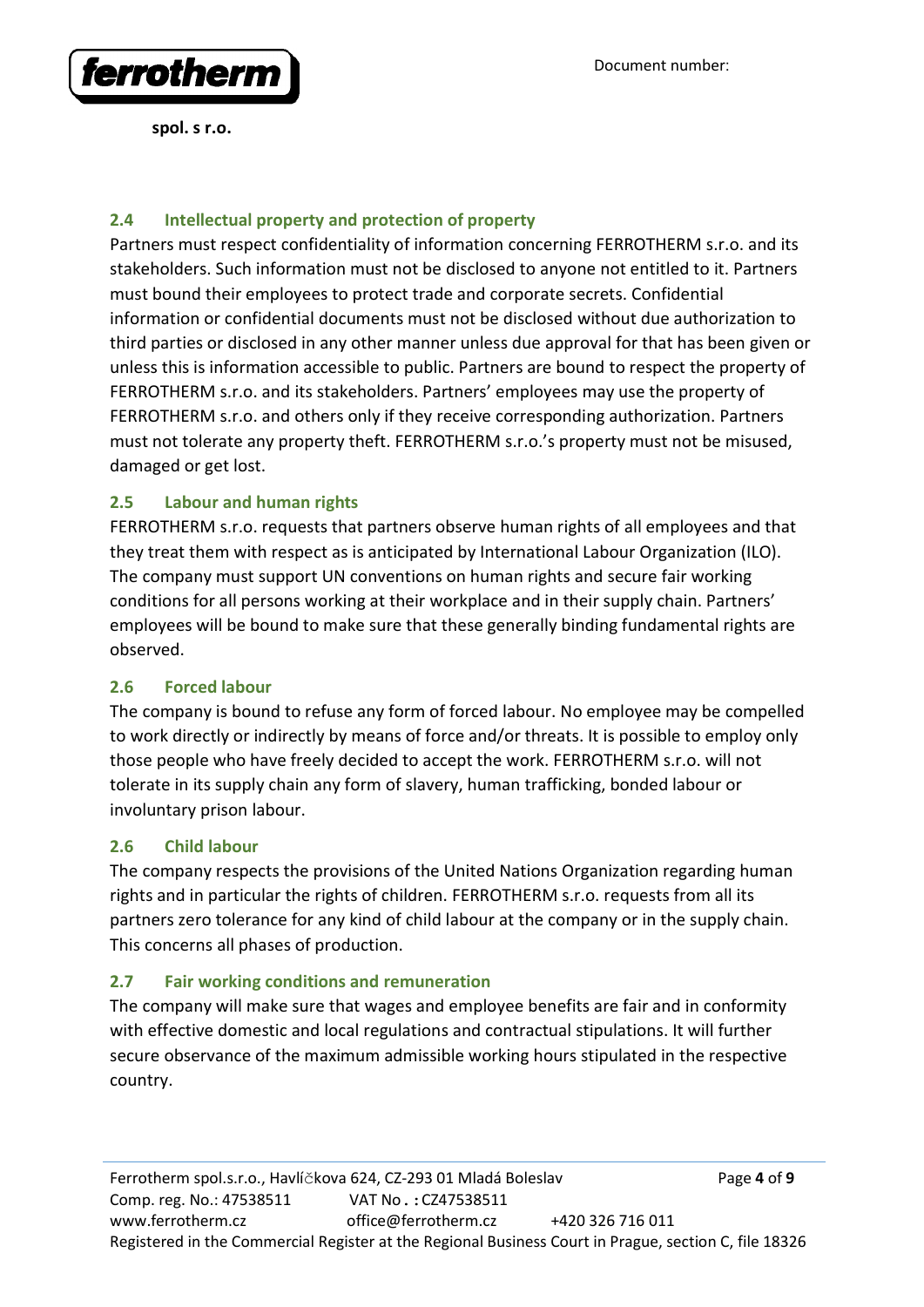

# 2.8 Dignified treatment and fight against discrimination

FERROTHERM s.r.o. requests from all its partners that they not tolerate unacceptable treatment of employees such as corporal punishment or torture, sexual harassment or abuse, mental or physical pressure or a threat of such treatment. We further appeal to our partners that they create an atmosphere of mutual respect and stand out against any sort of discrimination based on the basis of race, religion, sex, sexual identity, social status, ideology, political views, membership in trade union, age, handicap and personal or social circumstances.

## 2.9 Protection of privacy

The company must respect the right of its employees to have their personal data protected. The company must further make sure that any use of personal data such as their collection, registration, maintenance and deleting is in conformity with effective legal regulations.

# 3. Environmental policy

The company is bound to promote the objectives of environmental protection in a sustainable way. It must observe laws and international standards and customer requirements regarding environmental protection. It is necessary to acquire and maintain all requisite permissions, licences and registrations. The company supports the effort to minimize adverse effects on the environment and the continuous improvement of environmental protection. Partners will identify environmental risks and will take suitable preventive measures. They will support environmentally oriented actions from their customers.

# 3.1 Environment pollution and saving of resources

FERROTHERM s.r.o. requests that its partners conserve natural resources. It is necessary to minimize or prevent negative impacts on the climate, environment and animals by reusing and recycling materials, setting production processes and using substitute materials. An organization may publicly promote that it considers its environmental behaviour and that it has adopted reliable procedures or that it works on improvement of its environmental results. This is all in relation to the organization and the respective type of industry, however, an environmental policy may promote an environmental status and environmental objectives of the organization to all stakeholders.

Current and potential clients may read these statements and may determine whether they want to cooperate with the organization further. This may also provide clear information to all involved parties regarding the organization's environmental values.

 which are environmentally friendly and work procedures to reduce gas house emissions. Hazardous materials It is necessary to identify biological and chemical materials which might cause harm to people, animals or the environment, either on their own or in interaction with other materials and secure safe handling of these materials. This concerns storing, moving, using, recycling and disposal of these materials.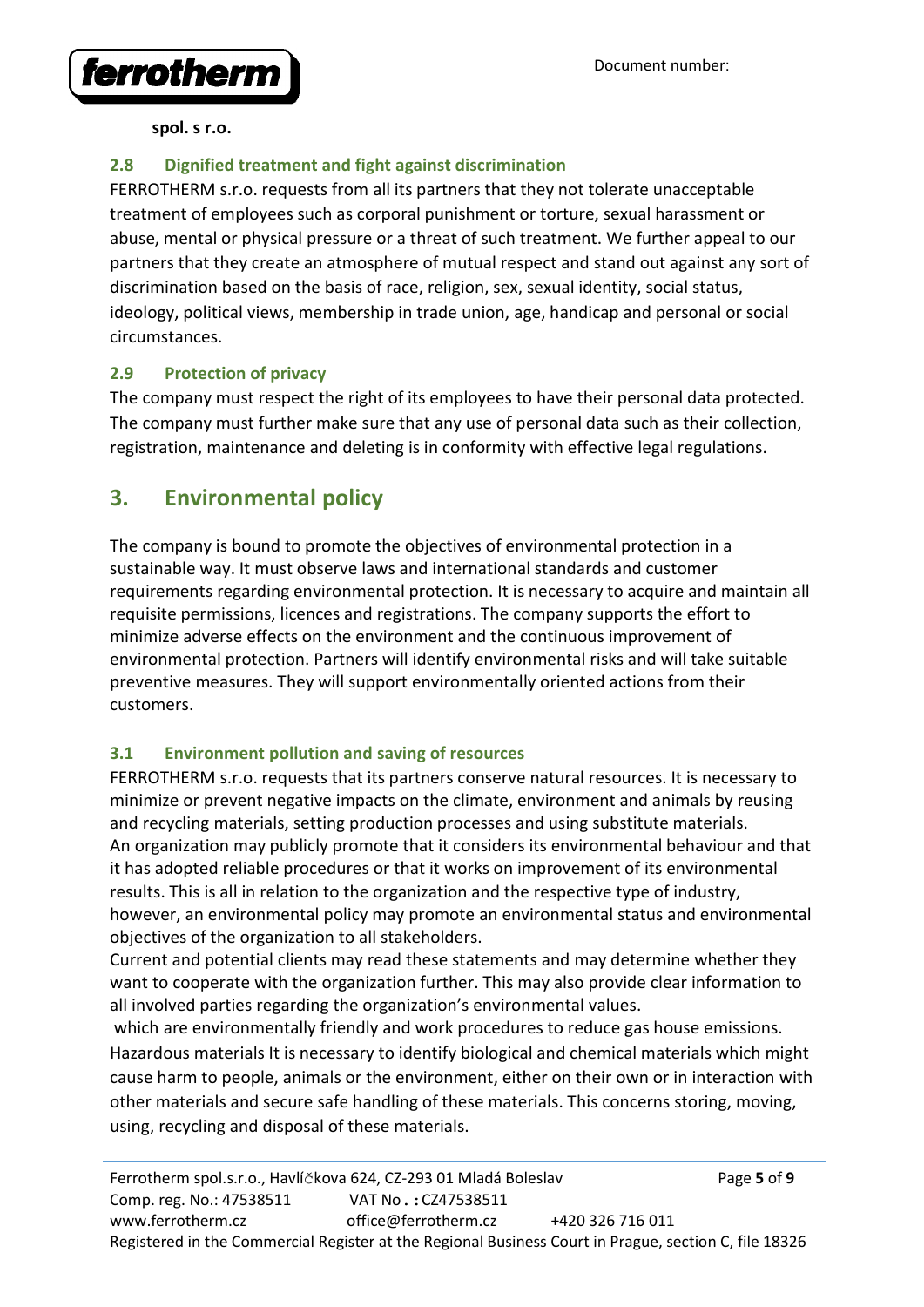

### 3.2 Waste water and solid waste

Partners must have at its disposal systems securing safe handling, transport, storing, reusing or recycling of waste water and solid waste. It is expected that they will reduce or avoid wasting of any kind including wasting of energy, e.g. by adjusting production processes, maintenance, use of substitute materials, recycling or reusing. All activities which might negatively affect people, animals or the environment must be conducted in a corresponding manner. Partners must monitor and evaluate all kinds of waste water and solid waste created in their plants even before its release or disposal and handle these materials in a corresponding manner. FERROTHERM s.r.o. regards environment protection as one of its standards. Environmental policy has been formulated by the management of FERROTHERM s.r.o. and it is intended especially for all company employees. FERROTHERM s.r.o. act in an environmentally friendly manner and pays maximum emphasis of environment protection.

Individual environment protection directives, guidelines in the area of air protection, water protection, chemical substances and waste management are together with the objectives stipulated in the area of environment protection a part of a wider framework of environment protection at FERROTHERM s.r.o. in conformity with requirements of Environmental Management ISO 14001.

Minimizing effects of company activities on the environment is based on a preventive and proactive approach. In order to achieve our objectives in the area of environment protection and to observe all legal requirements, one person (general manager of the company) is appointed at the company's head office responsible for performance of requirements in conformity with the requirements of Environmental Management ISO 14001 system. Environment protection is our priority in all our projects.

The obligation of environment protection is a natural part of everyday life for all employees of FERROTHERM s.r.o. and also for its suppliers.

### 3.3 Air protection

FERROTHERM s.r.o. operates personal vehicles which produce emissions; all vehicles undergo regular technical inspections including emission measurement. All FERROTHERM s.r.o. vehicles meet emission limit stipulated by legal regulations. The main criterion for selection of a new vehicle is its emission production and for this reason the company considers purchasing electric vehicles and establishing a charging station within the company premises.

FERROTHERM s.r.o. operates a natural gas boiler. This source is classified as according to the act on air protection as an unlisted source of air pollution. The boiler is regularly inspected and maintained by an expert company.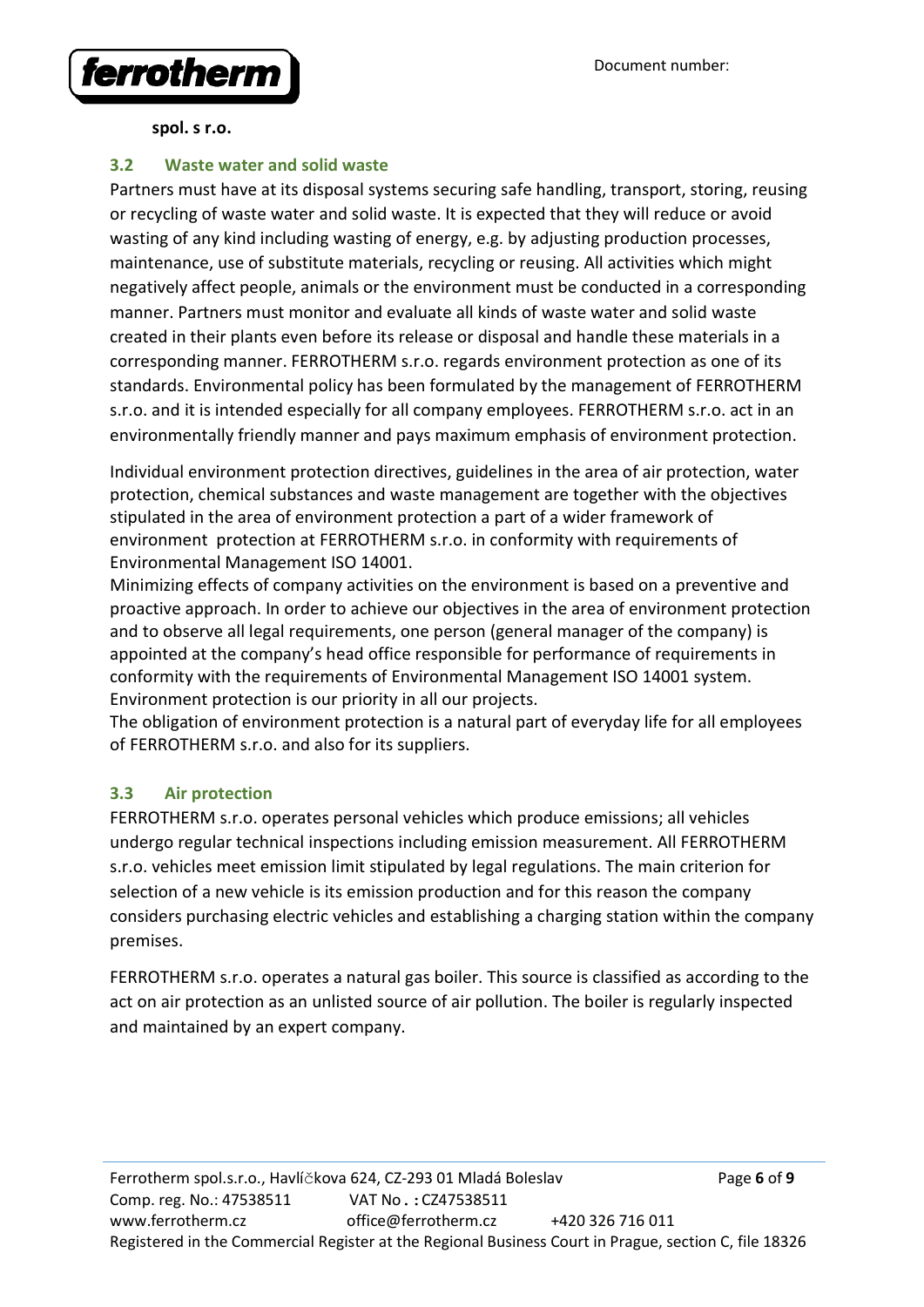

### 3.4 Protection of groundwater and surface water

FERROTHERM s.r.o. uses water from municipal water main, water is consumed in the employee sanitary facilities and for minor maintenance; it is not used for technological purposes. FERROTHERM s.r.o. does not release waste water into surface water - only into the sewer system. We are preparing a study of a project aimed at catching rain water, which might be used for irrigation of greenery.

### 3.5 Waste management

FERROTHERM s.r.o.'s approach to waste management is based on a simple principle: prevent waste generation wherever possible. Another method is recycling or in some inevitable instances incineration or safe depositing of waste in landfills.

Most waste from FERROTHERM s.r.o., is recycled. If recycling is not possible, we prefer incineration of waste to its deposition in landfills.

## In order to conform to this policy the FERROTHERM s.r.o. management commits itself:

 to create corresponding conditions in order to meet specified objectives of the company and release requisite resources for that

 to support increased qualifications of its employees and to increase their awareness in the area of environment protection

 to secure corresponding motivation in the remuneration system and development of motivation elements

- to realize its economic objectives with regard to environment protection needs
- to provide open and true information the effects of its business activities on the environment, working environment and health of its employees
- to conduct an open dialogue with customers, its employees, suppliers, state administration authorities, involved groups and environmental organizations regarding the approach of the company to environment protection

 to provide corresponding resources for permanent development of quality and protection of the environment in line with the requirements of ISO 9001:2015 standard

not to take any decisions or measures which might in any way affect the environment

 to use natural resources considerately in particular by means of economical use of fuel and energy

to reduce continuously waste generated by its activities

 to call on its sub-suppliers and contractual partners to show greater environmental awareness and by means of controlled cooperation influence their knowledge of quality and protection of the environment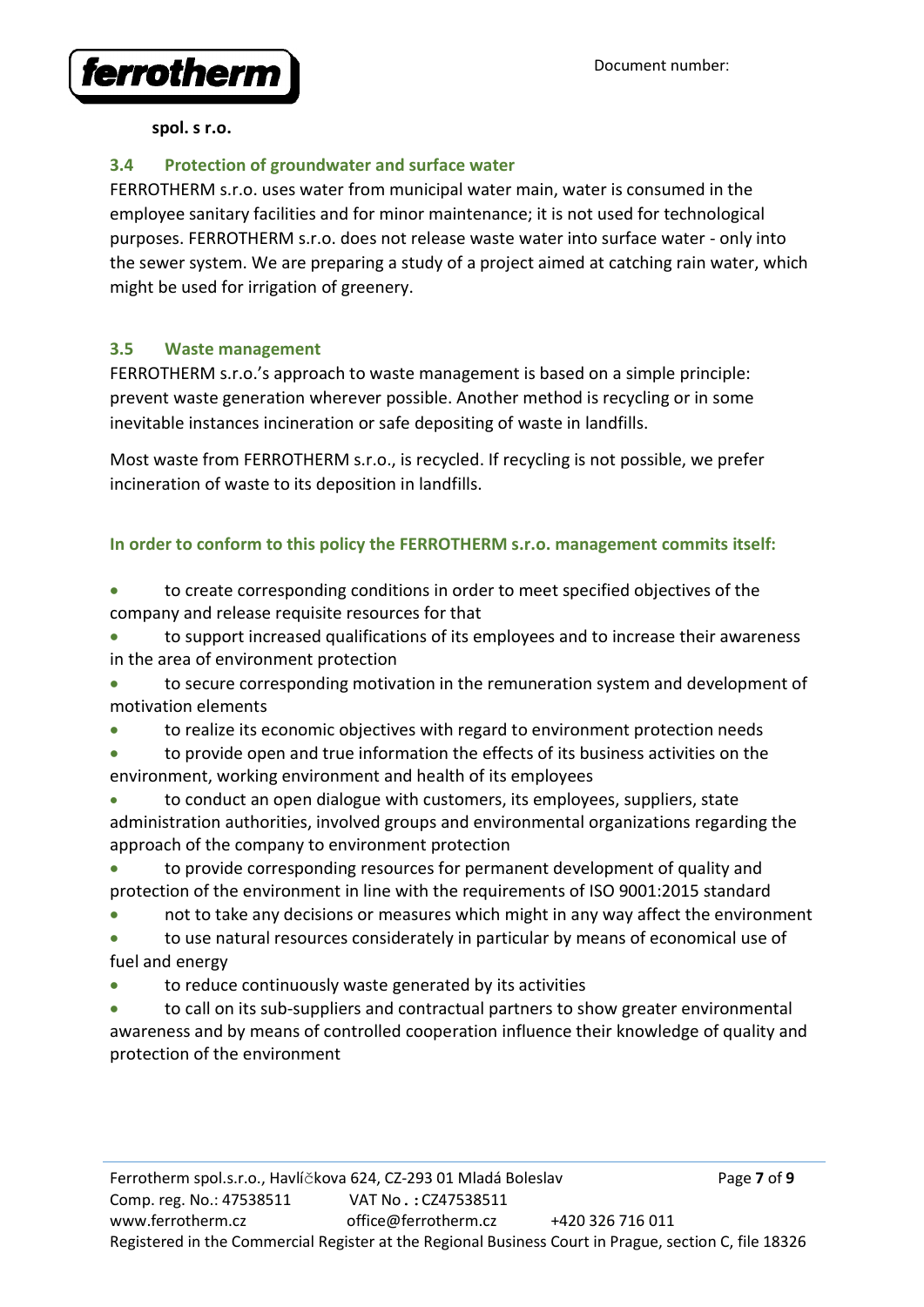

to achieve better understanding of FERROTHERM s.r.o. behaviour in relation to the environment and the effective legal regulations by means of continuous communication with customers and other stakeholders.

## 3.6 Responsible acquisition of raw materials

Partners are bound to make sure that goods and materials do not come from illegal sources. They are bound to take measures in order to secure responsible acquisition of goods and materials with the objective to observe legal regulations. Purchasing or trading of regulated conflict minerals (in particular tantalum, tin, wolfram, gold or derivatives thereof regarded as conflict materials) is forbidden. Business partners must make sure that FERROTHERM s.r.o. does not receive any goods containing metals incorporating minerals from conflict areas when their purchasing would directly or indirectly support or fund armed groups.

# 3.7 Energy policy

The energy policy of FERROTHERM s.r.o. is a process of securing of energy demands of the building and equipment owned (leased) by FERROTHERM s.r.o. with regard to reduction of costs of consumption and the actual consumption as well. Securing increased energy efficiency is in conformity with the requirements of ČSN EN ISO 50001 - Energy management systems.

## Within its energy management strategy FERROTHERM s.r.o. management commits itself:

- to create prerequisites and sources for long-term increasing of energy efficiency whenever possible and effective
- to take measures aimed at continuous improvement of energy demands
- to secure availability of information and all resources necessary to achieve objectives and target values
- to meet legal and other requirements related to energy use, energy consumption and energy demands
- to support the purchase of energy-saving products, equipment and services.
- to support energy aware behaviour of employees and suggestions for reduction of energy consumption and its efficient use
- to optimize consumption (improve thermal technical properties of buildings, energy savings of used technology and equipment, efficiency of plant operations)

All FERROTHERM s.r.o. employees are responsible for its fulfilment.

The environment policy expresses the environmental position and values of our organization. ISO 14001 standard states that the environmental policy is the overall intent of an organization in the area of the environment and it is formally expressed by its top management.